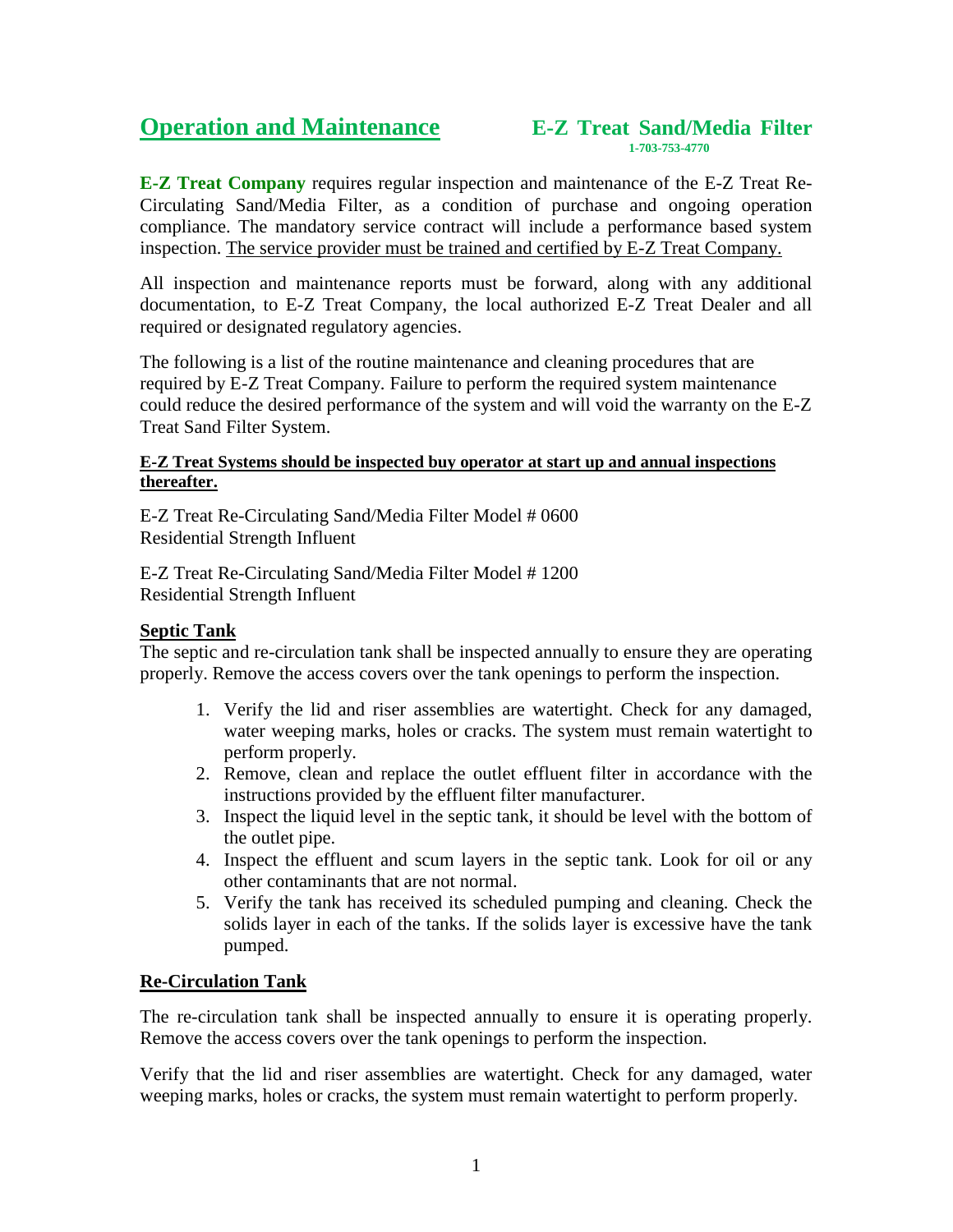## **Operation and Maintenance E-Z Treat Sand/Media Filter**

## **Re-Circulation Tank**

- 1. Inspect the liquid level in the re-circulation tank, it should be level with the bottom of the outlet pipe.
- 2. At initial Starting-Up of the system remove the end caps from the spray manifold. Operate the re-circ pump by turning the pump control to the "Hand-On" position. Let the pump run for 1 (one) minute the turn the pump control to the "Off" position repeat this procedure three times to flush any construction debris such as dirt or pipe shavings from the spray manifold. Replace the end caps "**Hand Tight**" do not use wrenches or pliers. Re-set the pump control selector switch to the "Auto" position.
- 3. Inspect the float by-pass valve. Manually start the re-circulation pump and observe the float ball valve, the ball should drop as the liquid in the recirculation tank drops the effluent returning from the sand filter pod should flow back into the re-circulation tank and should not flow out the discharge pipe.
- 4. Verify that all the re-circulation pump floats are in good condition, properly secured to the float bracket and are able to move freely within the recirculation tank.
- 5. Observe the system as it re-circulates. Visually verify all flows thru the system.

### **Control Panel/Pumps/Alarms**

1. Check the functions of the E-Z Treat Sand Filter control panel**.**

Control: **Main Control** "On/Off Switch" Function: Turns Power ON or OFF

Control: **System Setting Switch** "Manual ON" and "Auto On" Function: "Manual ON" overrides all Float Switches and Time Clock Switches "Auto On" allows for normal operations dictated by the Time Clock and Float Switches.

Control: **Time Clock "**Minutes On" and "Minutes Off" Function: Controls run time of re-circulation pump i.e. GPD re-circulated thru media

Control: **High and Low Water Alarm** "Alarm On", "Alarm Auto" and "Alarm Silence".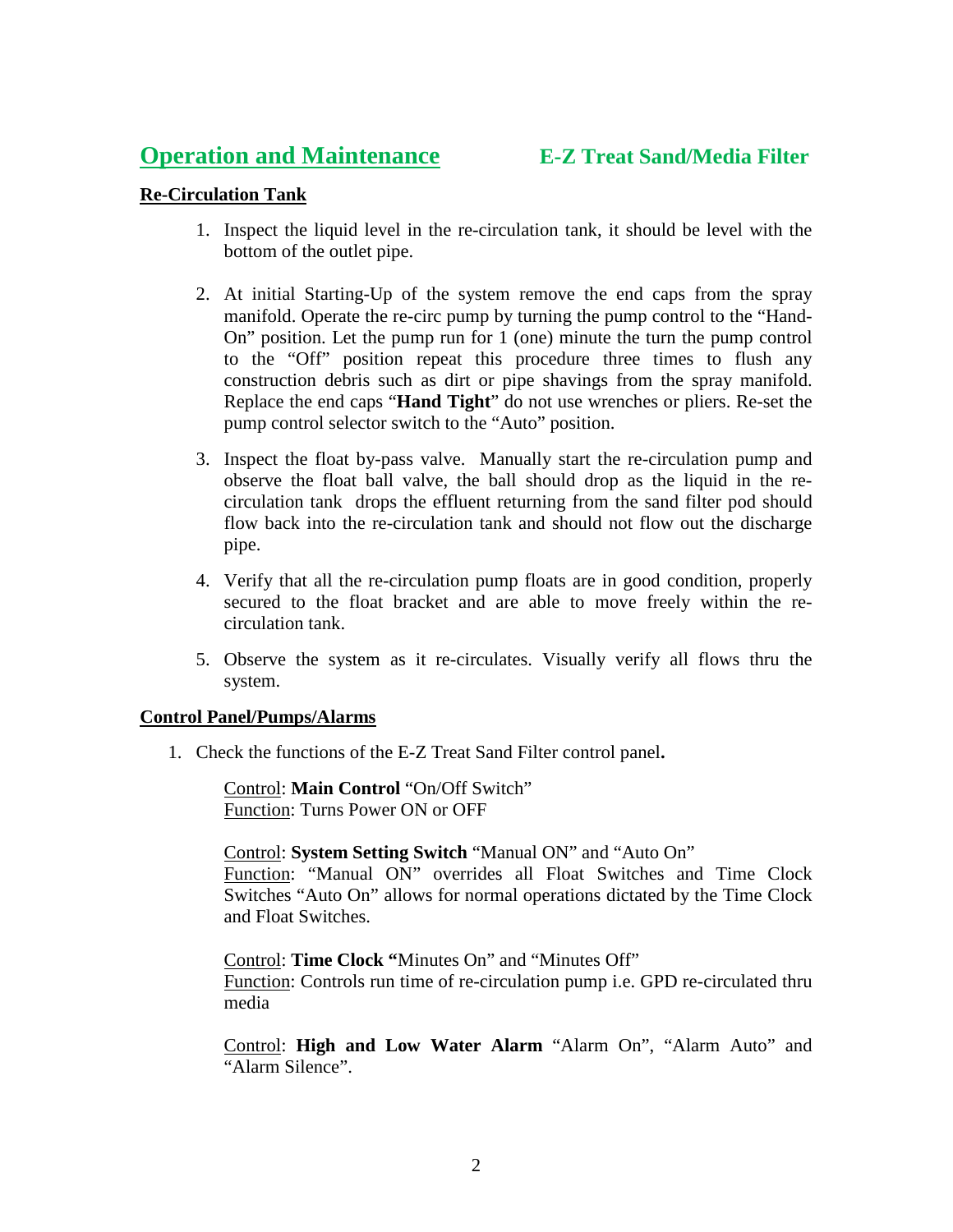Function: "Alarm On" will manually turn on the audio/visual alarms. "Alarm Auto" is the normal operational setting and "Alarm Silence" turns off the alarms.

# **Operation and Maintenance** E-Z Treat Sand/Media Filter

Check re-circulation pump. Place the system in the manual mode by turning the recirculation pump switch to "ON". The re-circulation pump should begin to supply effluent to the spray nozzles in the treatment pod.

- 2. Check the voltage and motor amp draw and record the readings. If the readings are beyond the limits of the NEC recommendations, have an electrician check the main service line feeding the system control panel.
- 3. Place the system in the normal operating mode by turning the re-circulation pump switch to "AUTO". Verify the Time Clock ON/OFF settings are the same as set at system start-up. Record those timer settings in the system log.
- 4. Verify the accuracy of the system ON/OFF Timer Clock. To accomplish this use a stop watch and verify the length of time the re-circulation pump is OFF then verify the time the re-circulation pump is ON, those times should match the ON/OFF Timer Clock settings in the control panel.



## **Re-Circulation Pump Time Clock**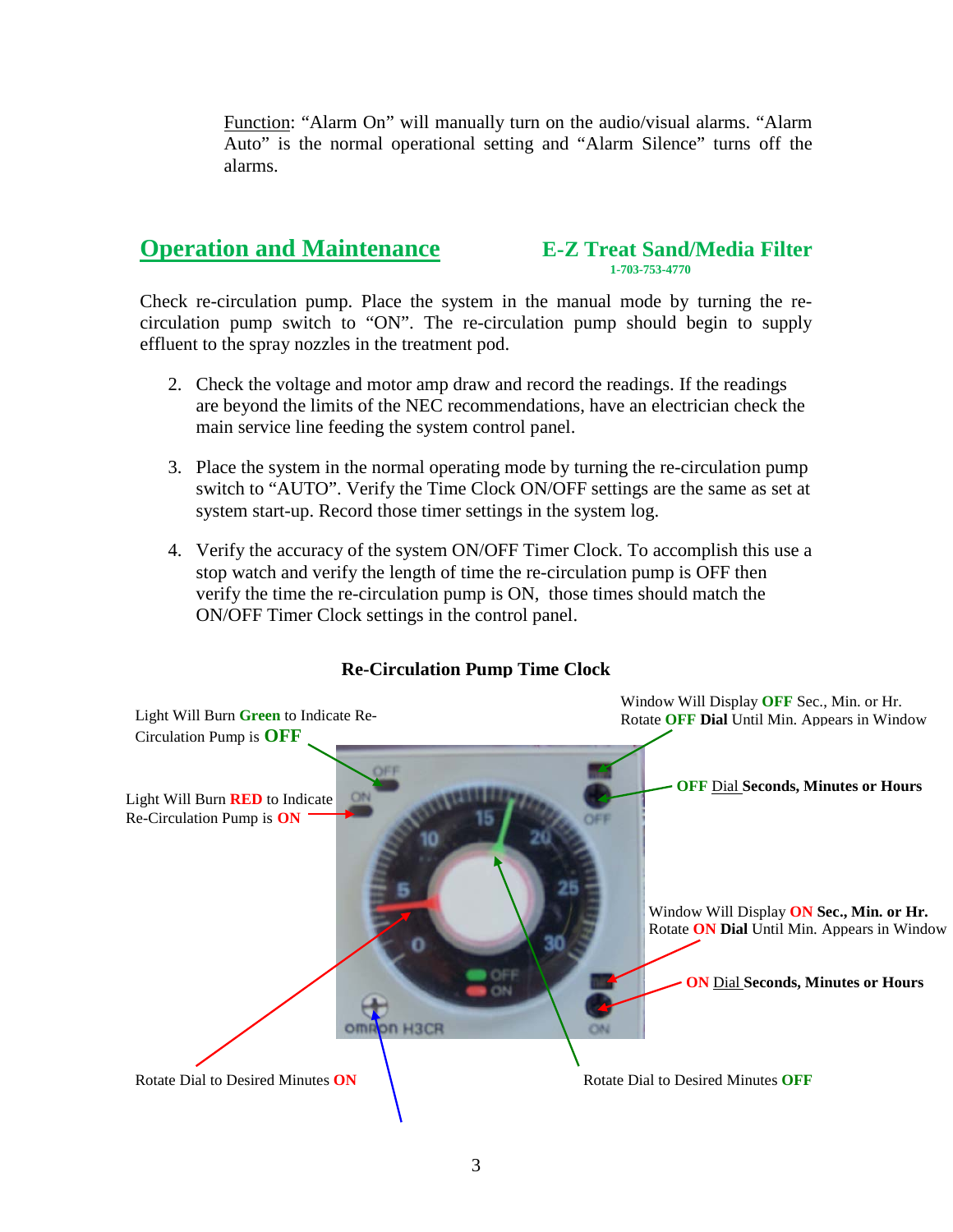Clock Face Dial Will Change the Clock Face From a Maximum Time of 1.5 Units to a Maximum of 30 Units. Always Set the Clock Face to 30.

- 5. Confirm the operation of the visual and audible "HIGH" and "LOW" water alarms. The control has an alarm switch clearly marked Alarm "ON", Alarm "Auto" and Alarm "Silence" Place the Alarm Switch in the "ON" position, you will hear a loud buzzer and see a red flashing light. Move the switch to the Alarm" Silence" position the red light and buzzer will go dormant.
- 6. Once the alarms have been triggered return all settings to their original position of Alarm "AUTO" (If applicable, verify the operation of the telemetry unit by checking the alarm notations on the website.)
- 7. Verify the floats are operational by manually raising and lowering the floats to simulate the systems normal operation. Verify proper operation of "High Level Float" by lifting the float while the system Timer Clock is in the "OFF" time mode, the re-circulation pump should turn on over riding the "OFF" timer, the Visual and Audible alarms should activate. Return the float to its normal position the re-circulation pump will turn off. Reset the alarms and manually lower the "Low Water Float" with Timer Clock in the "ON' mode, the re-circulation pump will turn off and the visual/audible alarms will activate. Return the float to the normal position and the re-circulation pump will run. Reset the Alarms.
- 8. Properly re-install and secure all tank accesses!

## **E-Z Treat Sand/Media Filter**

The E-Z Treat Sand Filter should be inspected to ensure it is operating properly. Remove the pod cover to perform this inspection.

- 1. Take a grab sample of the effluent check for:
	- a. Odor, the effluent may have an earthy or musty smell there should be no strong or offensive odors present.
	- b. Color, the effluent should be clear and absent of any color.
	- c. Solids, there should be no visible suspended solids
	- d. Solids, let sample set for 15 minutes, there should be no visible settling of solids.
	- e. Test the pH, it should measure 6.9 to 7.5

If there is odor, color or solids clean the media.

If the Ph is below 6.9 reduce the re-circulation rate by increasing to "Off" time on the Time Clock Control. Recheck the Ph in 90 days.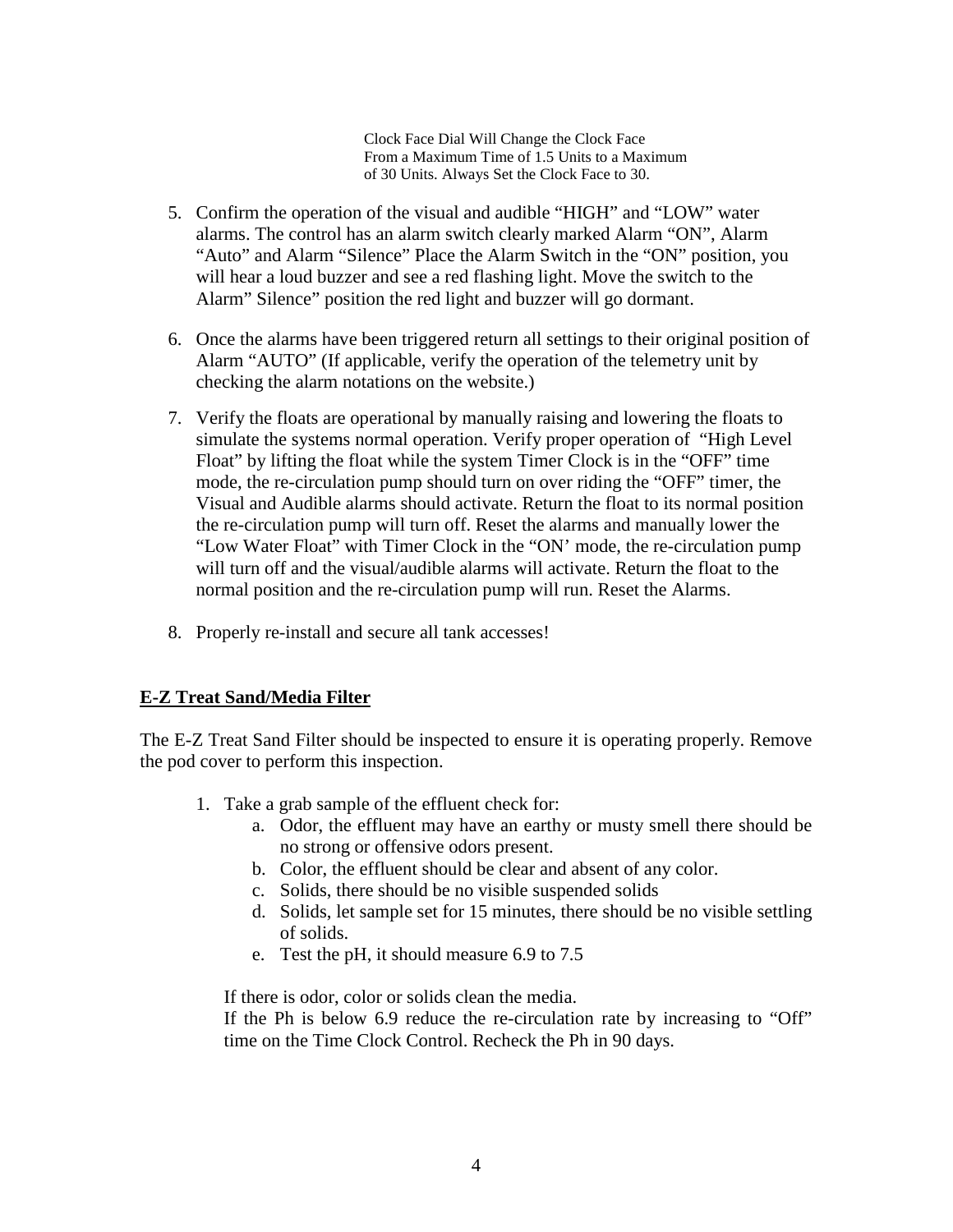2. Observe the spray distribution nozzles during operation. If a nozzle appears to be clogged or if the spray pattern is not uniform, remove the nozzle and clean the nozzle using a pipe stem cleaning brush.

# **Operation and Maintenance E-Z Treat Sand/Media Filter**

- 3. Record the pressure reading on the distribution manifold gauge. Compare that pressure to the pressure recorded at the previous inspection. The pressure should read 18 to 27 PSI.
	- a. Verify the pressure gauge on the spray distribution manifold is performing properly.
	- b. Verify the flow rate at the spray nozzles (it should be 1.75 to 2 GPM).
	- c. Verify the re-circulation pump is the same make and model pump that was specified for the original installation.
	- d. Verify the re-circulation pump is performing in accordance to the pump manufacturers' specifications including amp draw and flows at specific pressures.
	- e. If the pressure is above the prior recording or above the start up setting, open the ends of the distribution manifold lines, manually start the re-circulation pump and allow it to run for 5 minutes. This should flush out the spray distribution lines. If the pressure remains too high, after cleaning the spray nozzles and flushing the spray distribution lines, adjust the pressure to the desired PSI using the ball valve on the main spray distribution supply line.
	- f. If the pressure/flow is too low check for cracks, breaks or obstructions in the main distribution supply line.
- 4. Verify the treatment pod is properly draining by looking down the pod side wall vents, there should be no standing water, the bottom of the pod should be visible.
- 5. Visually inspect the surface of the treatment media for:
	- a. Holes, tears, loose seams
	- b. Foreign material
	- c. Black color on media (media should have light brown tint)
	- d. Excessive bio mat growth
	- e. Ponding
	- f. Clumping of the media.

Note: If any of these conditions exist the media needs to be cleaned or replaced.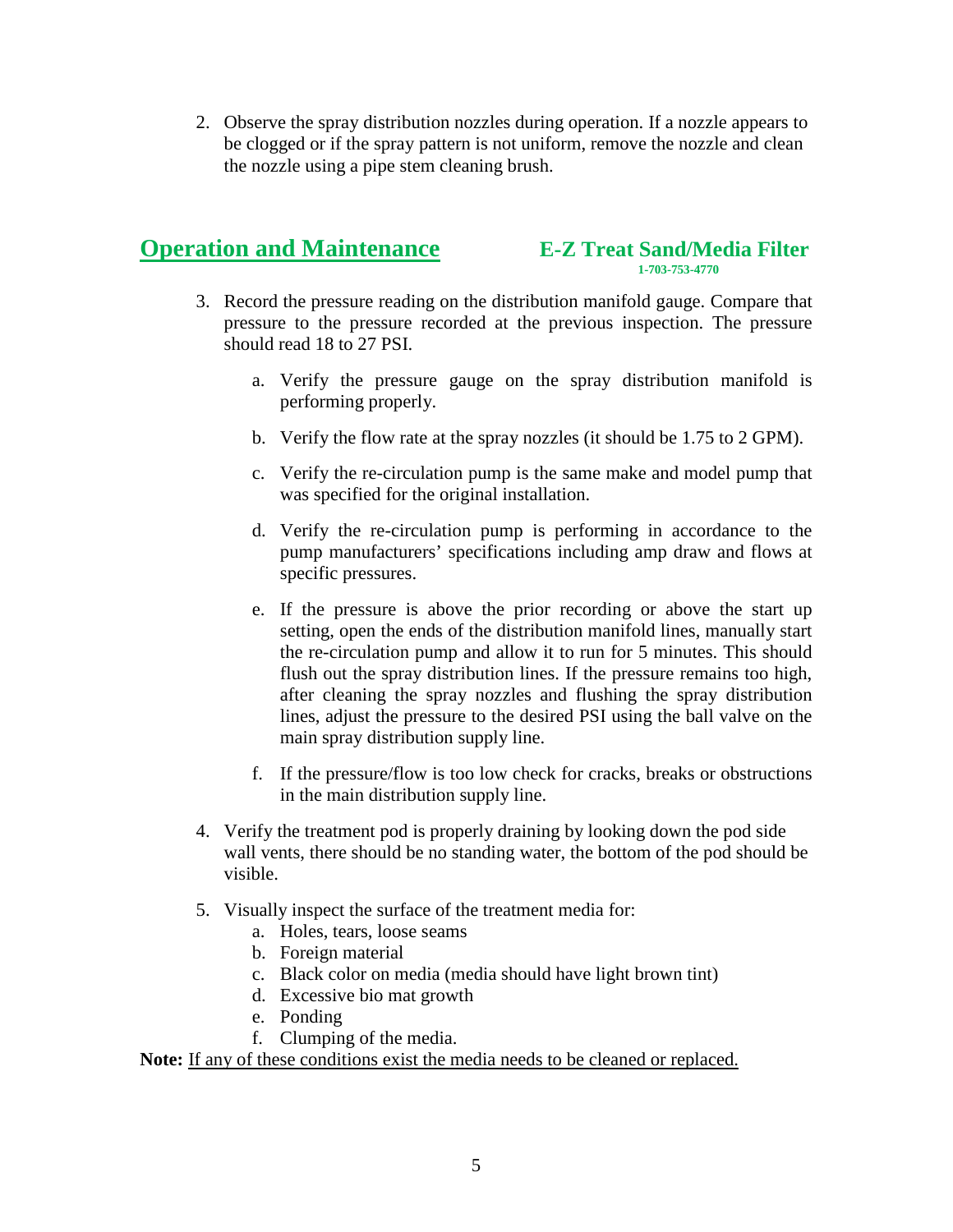- 6. Lift the corners of the media mattress and visually inspect the sides and bottom of the treatment media for:
	- a. Holes, tears, loose seams
	- b. Black color on media (media should have light brown tint)
	- c. Excessive bio mat growth
	- d. Clumping of the media.

Note: If any of these conditions exist the media needs to be cleaned or replaced.

# **Operation and Maintenance E-Z Treat Sand/Media Filter**

## **Cleaning the Filter Media**

Depending upon influent strength and influent volumes, excessive biological growth can accumulate inside and on the surface of the media filter after 7 to 10 years of use. Cleaning of the media is a very simple and easy 10 step process.

**Step One:** Turn off power to any discharge pump.

**Step Two:** Remove the treatment pod cover and remove the spray distribution manifold.

**Step Three:** Connect wash down hose to the main spray distribution supply line.

**Step Four:** Manually turn on the re-circulation pump.

**Step Five:** Pressure wash the surface of the media mattress, the wash water will drain into the re-circulation tank and will be re-used as wash water.

**Step Six:** Roll the media mattress and wash the sides and bottom of the media mattress.

**Step Seven:** After the media is completely cleaned properly place the media mattress in the treatment pod.

**Step Eight:** Re-Install the spray distribution manifold.

**Step Nine:** Pump out and clean the Re-Circulation Tank removing all the wash down water. Pump out the Septic Tank.

**Step Ten:** Turn on power to discharge system and return the treatment system from Manual mode to Automatic mode.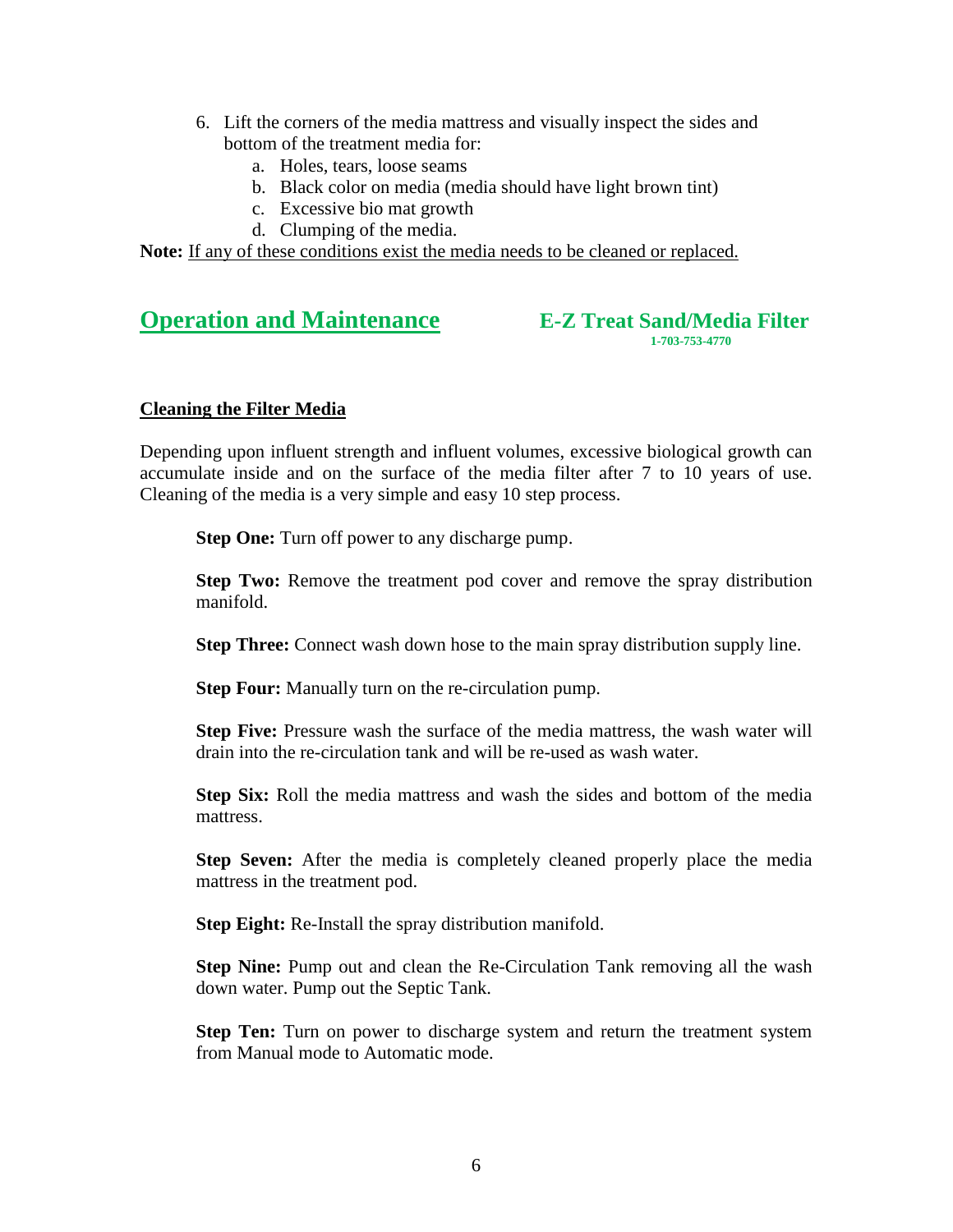**Operation and Maintenance E-Z Treat Sand/Media Filter** 1-703-753-4770

### **Replacement of Media Mattress**

If the Filter Media is exposed to excessive concentrations of petroleum products, paints, glues, waxes etc. it will become necessary to replace the media. The replacement process it is a very fast and simple. Removing the media mattress should be performed by service agents that are trained and certified by E-Z Treat.

**Step One:** Turn off power to recirculation pump, discharge pump and controls.

**Step Two:** Pump the Septic tank and re-circulation tank to assure continued service by residence during the replacement.

**Step Three:** Remove the spray distribution manifold.

**Step Four:** Lift the media mattress out of the filter pod.

**Step Five:** Place the mattress into the fiberglass Transport Container provided by E-Z Set Company. The Transport container is easily hauled in a pickup truck or on a light duty trailer.

**Step Six**: Install new Filter Media and replace distribution manifold.

**Step Seven:** Reset all system control settings to "AUTO" and turn the main power switch to the ON position.

Once the mattress is returned to E-Z Treat the material will be sent to the nearest recycler to be reprocessed and sold on the open styrene market, disposal of this product is easy and economical.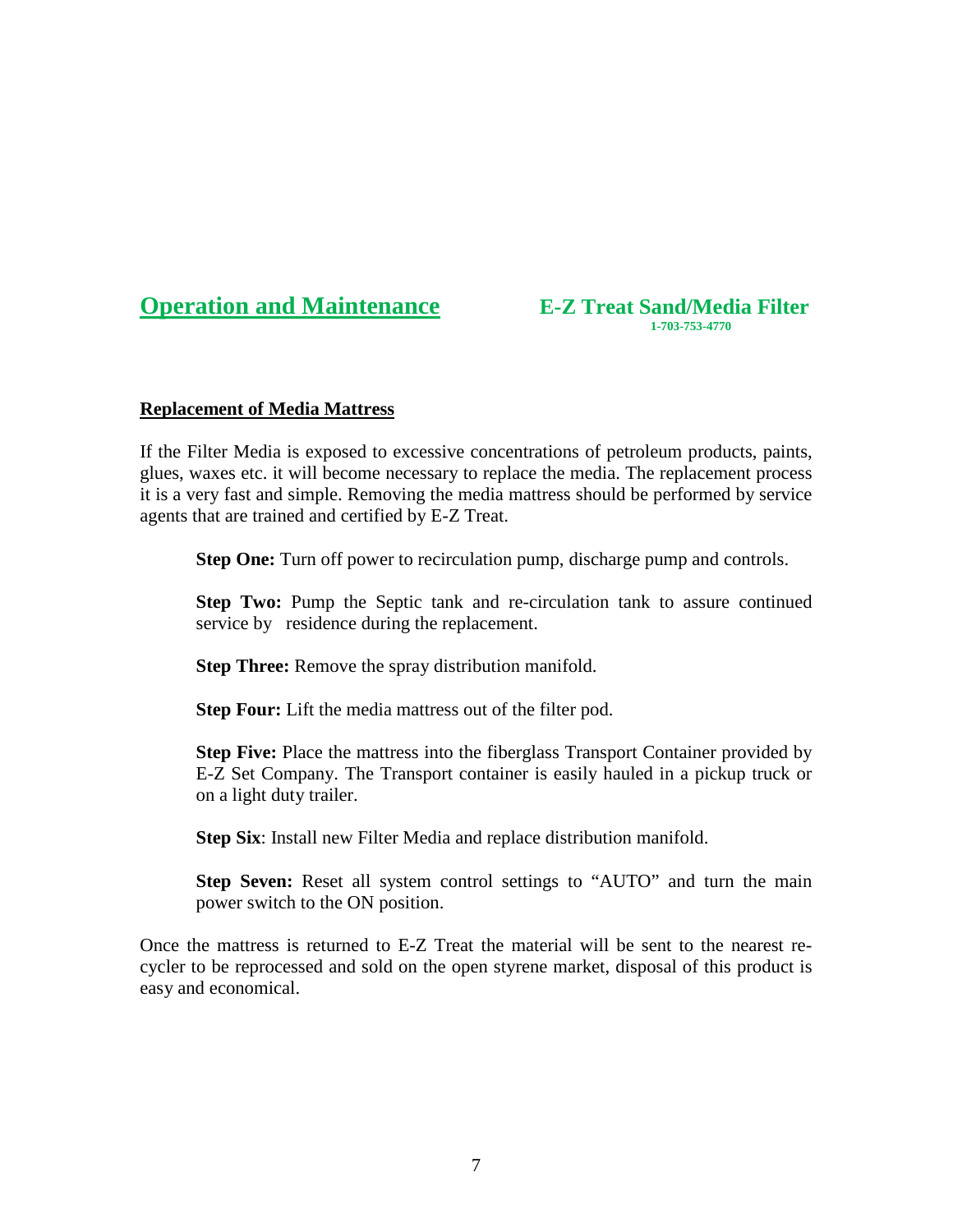## **Attention System Owner and Users**

**Caution: Do Not Open or Enter Any System Components for Any Reason. If a Problem Exists or You have Questions about Your System, Call Your Certified Services Provider.**

Once the E-Z Treat System is installed, a post-construction conference is recommended. This is an opportunity to familiarize the owner with the system. No attempt should be made to adjust any component of this system except by a Certified Operator.

**The E-Z Treat Sand/Media Filter System allows the homeowner to receive a high quality, reliable and economical wastewater system that protects the environment. As with any onsite wastewater treatment system, the homeowner should be familiar with basic guidelines which help the system achieve repetitive, reliable performance. Please do not hesitate to contact your certified operator or E-Z Set Company with any questions, concerns or comments about your E-Z Treat Sand/Media Filter.**

Users of the System…..Remember!

To assure proper performance of your E-Z Treat Re-Circulating Sand/Media Filter, you should avoid disposing of the following products into your septic tank:

- Oil & Grease (kitchen waste)
- Water Softener backwash
- Wax & resins
- Petroleum Products
- Paint & Paint Solvents
- Pesticides
- Condoms & sanitary napkins
- Toxic substances (Liquid Plumber, Drano, etc.)
- Non-Biodegradable products (cigarette butts, antibacterial wipes, etc.)
- Any kind of septic tank additive (Rid-X, etc.)